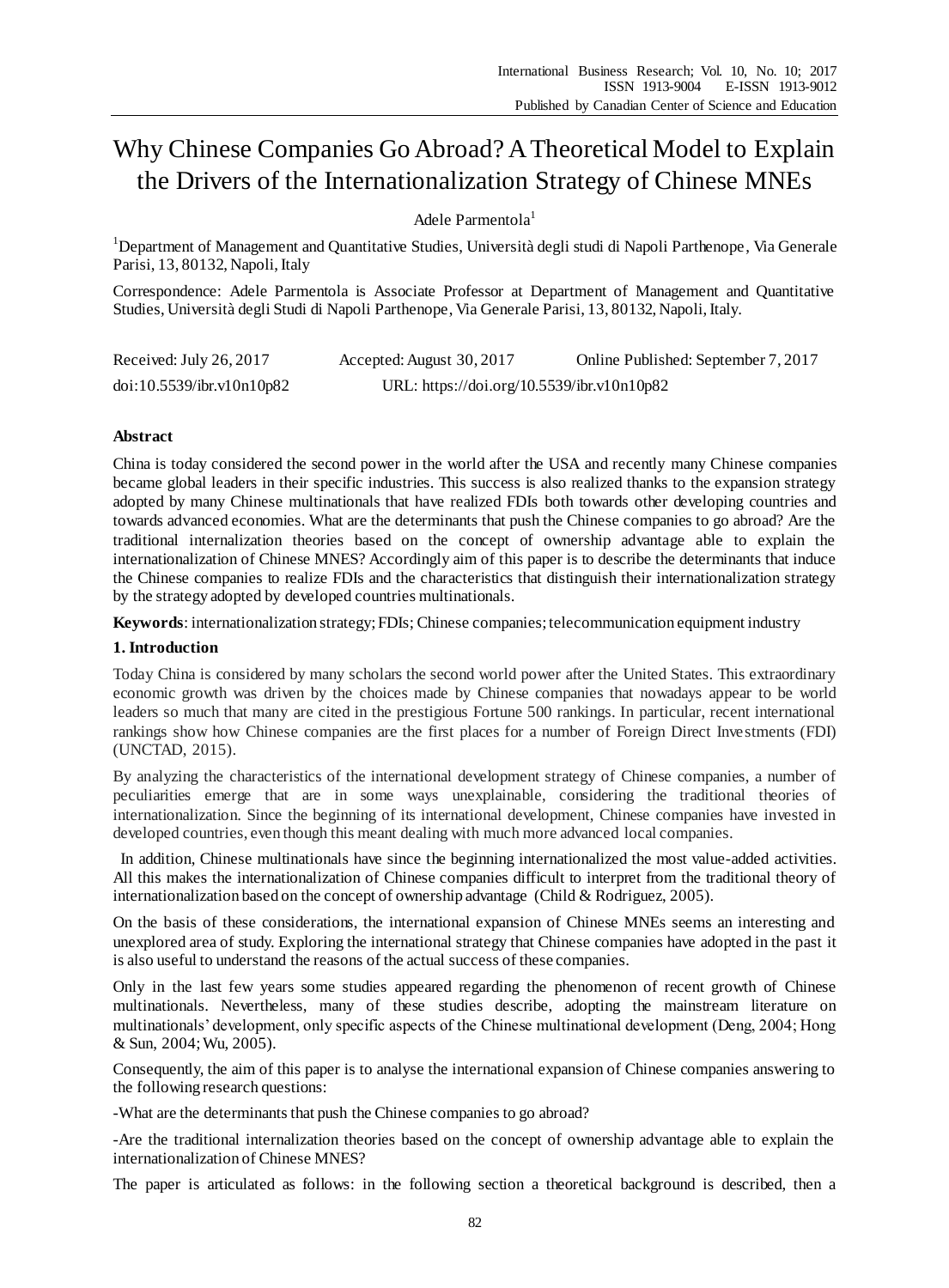1

theoretical model is presented to explain the determinants of the internationalization of Chinese Companies, finally the model is explained analysing the story of the internationalization of four Chinese companies.

# **2. Theoretical Background**

Since the 1970s, scholars have been analysed the determinants that drive companies to realize FDIs. Economists have traditionally stressed how companies are driven for internationalization from the need to exploit their own benefits in other countries in order to improve their profits (Caves, 1971; Hymer, 1976). Other studies have focused on exploiting the imperfections of foreign markets to acquire low-cost productive resources (McManus, 1972; Buckely & Casson, 1976; Rugman, 1981; Hennart, 1982).

From a different perspective, Vernon (1966), describing the international development of American multinationals, stated that international development was dictated by the need to find outlet markets for their products that had reached the maturity stage in the home market. Knickerbocker (1973) affirmed that a firm carries out FDIs in a specific foreign market in order to imitate the strategy of large competitors.

Other authors based on the Transaction Costs Approach (Coase, 1937; Williamson, 1975) describe the creation of FDI as a process useful to internalize transactions by reducing the costs associated with resources acquisition on the foreign market (Buckley & Casson, 1976; Hennart, 1982).

From a different perspective, the evolutionary approaches to internationalization underlined that a firm can realize FDIs only during the last stage of its internationalization experience. In fact, according to these approaches, internationalization is a process made up by different stages (Andersen, 1992), with the move from one stage to another being determined by increases either in resources control (Cavusgil,1980; Rugman,1982) or market knowledge (Johanson & Vahlne, 1977; Reid, 1981;Chang & Singh-Chang, 1992).

Synthesizing the most important approaches, Dunning (1988) affirmed that the existence of MNEs reflects the interplay of three sets of advantages: ownership, location and internalization (OLI):

- Ownership advantages are those that enable particular firms to grow and diversify more successfully than others at home or abroad. These advantages are based on the firm's specific characteristics and on its ability to accumulate specific intangible assets;

- Location advantages arise at the country rather at the firm level and determine the sites where ownership advantages will be exploited;

- Internalization advantages are related to the ways a firm chooses to exploit its ownership advantages (market or hierarchy).

All of these approaches (classical and more recent) are based on the hypothesis that the internationalisation choice is driven by the desire to exploit existing resources (its ownership advantages) in wider markets and to increase them with new available resources (Penrose,1956). Therefore, only those firms that have sufficient resources are able to internationalize in foreign markets. Moreover, according to these studies a company can realize FDIs only in countries characterised by levels of development equal to or lower than those present at home because only in these countries it is able to exploit its ownership advantages<sup>1</sup>.

On the other hand, some classical approaches (Vernon, 1966; Chandler, 1977) suggest that the development strategy of firms follows a well-established path and it is motivated by the firms' necessity to expand their size. As a result, a firm begins to go abroad only after having reached the maximum expansion level in the home country. These theories, however, do not appear equipped to explain internationalization by firms coming from emerging and less developed countries as these firms are able to go abroad, also towards developed countries, without the ownership of specific advantages and without occupying a strong competitive position in the home country.

In past years, some authors have tried to describe the rise of Third World Multinationals (TWMNE) but have interpreted this phenomenon by using the traditional approaches based on the idea that Third World Multinationals are able to go abroad because they have particular ownership advantages to exploit via internationalization in other emerging countries. For example Wells (1981) affirmed that TWMNEs have particular ownership advantages comparing to developed countries' MNEs when they decide to internationalize in other emerging countries. The sources of these advantages include: (1) less use of specialized machines that favour the adaption of the productive process to foreign market inputs; (2) mature and more universal products,

<sup>&</sup>lt;sup>1</sup>Ownership advantages are not due only to the characteristics of the company (Schroath et al., 1992; Dunning, 1998), but also to the characteristics of the country where they must been exploited (Eramilli et al., 1997).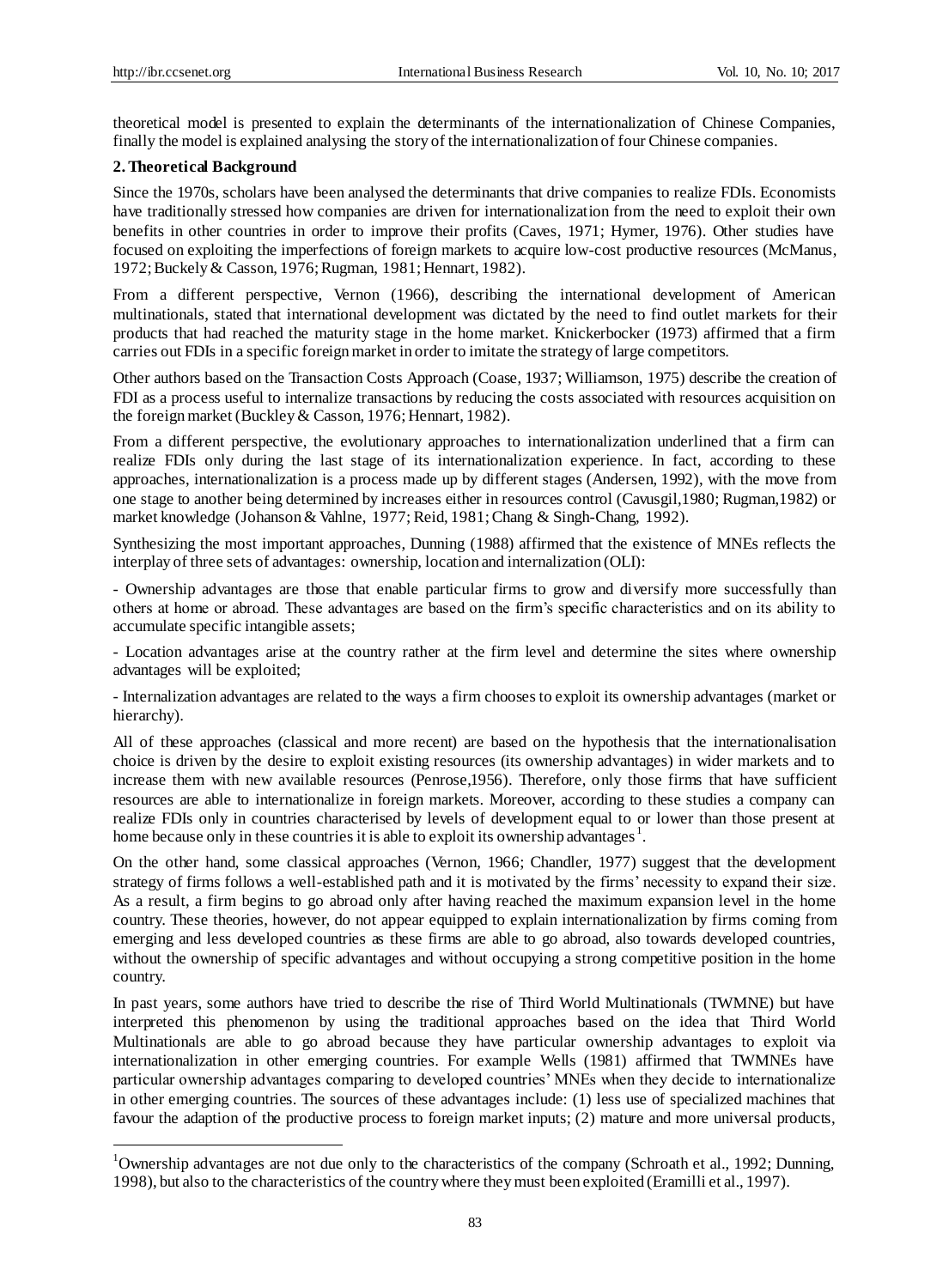which better match the lower standards of machinery and equipment in local downstream firms; (3) small scale of operations; and (4) the flexibility stemming from lower specialisation that easy the process of adaptability to change of external conditions.

Other authors underlined that TWMNEs go abroad to exploit the ownership advantages based on the low labour costs of the home country (Ghymn, 1980; Khan 1986).

Lall (1984) affirmed that the ownership advantages of developing countries' MNES are expected to vary by activity and by home country and increase when the level of firm's knowledge and experience grows.

According to Tolentino (1992), the ownership advantage of firms from developing countries is based on their ability to: (1) imitate and adapt foreign technology in accordance with developing countries' markets and production conditions; (2) innovate on essentially different lines from those of the more advanced countries; and (3) achieve improvements by modernising older technique, including foreign outdated technology. Other possible sources of ownership advantage of developing-country MNEs are the presence of ethnic connections, the specialization in products not made by developed countries' MNEs, the cultural similarity with the host country, the high level of acceptance by many host governments (Kumar, 1982). Nevertheless, these kinds of ownership advantages are valid when Third World firms invest in other developing countries, but they could not be considered sources of competitive advantages when they invest in developed countries.

Accordingly, given the importance of ownership advantages in FDIs, it follows that FDIs from developing countries is likely to be directed toward countries with economic, cultural and ethnical proximity and only when the company has acquired more market and technical knowledge can invest in countries with larger geographical, cultural or ethnical distance (Ferrantino, 1992).

Summarizing, both the analysed approaches consider that:

- a company can realize FDIs only in countries characterised by same or lower development levels than those existing in the domestic country;

- a company can invest abroad only after having reached a strong competitive position in the domestic market and after having accumulated some exceeding resources.

In contradiction to the first affirmation, some empirical studies show that many firms realise FDIs also in countries characterised by a higher level of development than in the domestic market, because they are driven by the need to acquire new knowledge. This is, for example, the international strategy adopted by some European and Japanese ITC companies that delocalised their R&D activities to the US Silicon Valley (Dunning, 1993; Chang, 1995; Almeida, 1996).

Accordingly, Moon and Rohel (2001), analysing unconventional FDIs<sup>2</sup>, underline that what induces the companies investing abroad is their disadvantageous position in the domestic market. Some firms, therefore, decide to realize FDIs because they are not able to obtain a competitive advantage in the domestic market<sup>3</sup>.

In this sense, the internationalization strategy of the firm is not motivated by an expansion aim by it is imposed by the necessity.

According to this, in order to describe the international strategy of Chinese MNEs, it seems necessary to identify a new theoretical framework deals with the case that emerging countries' MNEs realise FDIs in developed countries as well as the fact that a company goes abroad to overcome its competitive disadvantages rather than for exploiting its ownership advantages.

#### **3.Theoretical Framework**

1

As explained above, in order to understand the internationalization strategy of emerging countries' MNEs, it is necessary to overcome the hypothesis that a company can realize FDIs only after having reached a strong competitive position in the domestic market. Moreover, the consideration that emerging countries' MNEs can realize FDIs only in other emerging countries because only in these countries are they able to exploit their ownership advantages it is not generally applicable.

<sup>2</sup>Unconventional FDI is that realized by non-dominant firms or by LDC MNEs in developed countries (Moon & Roehl, 2001).

<sup>3</sup>This latter theory is coherent with the position of Dawar & Frost (1999), which views internationalization as a way for local firms to defend themselves against the high competitive pressure imposed in the home countries by the foreign multinationals.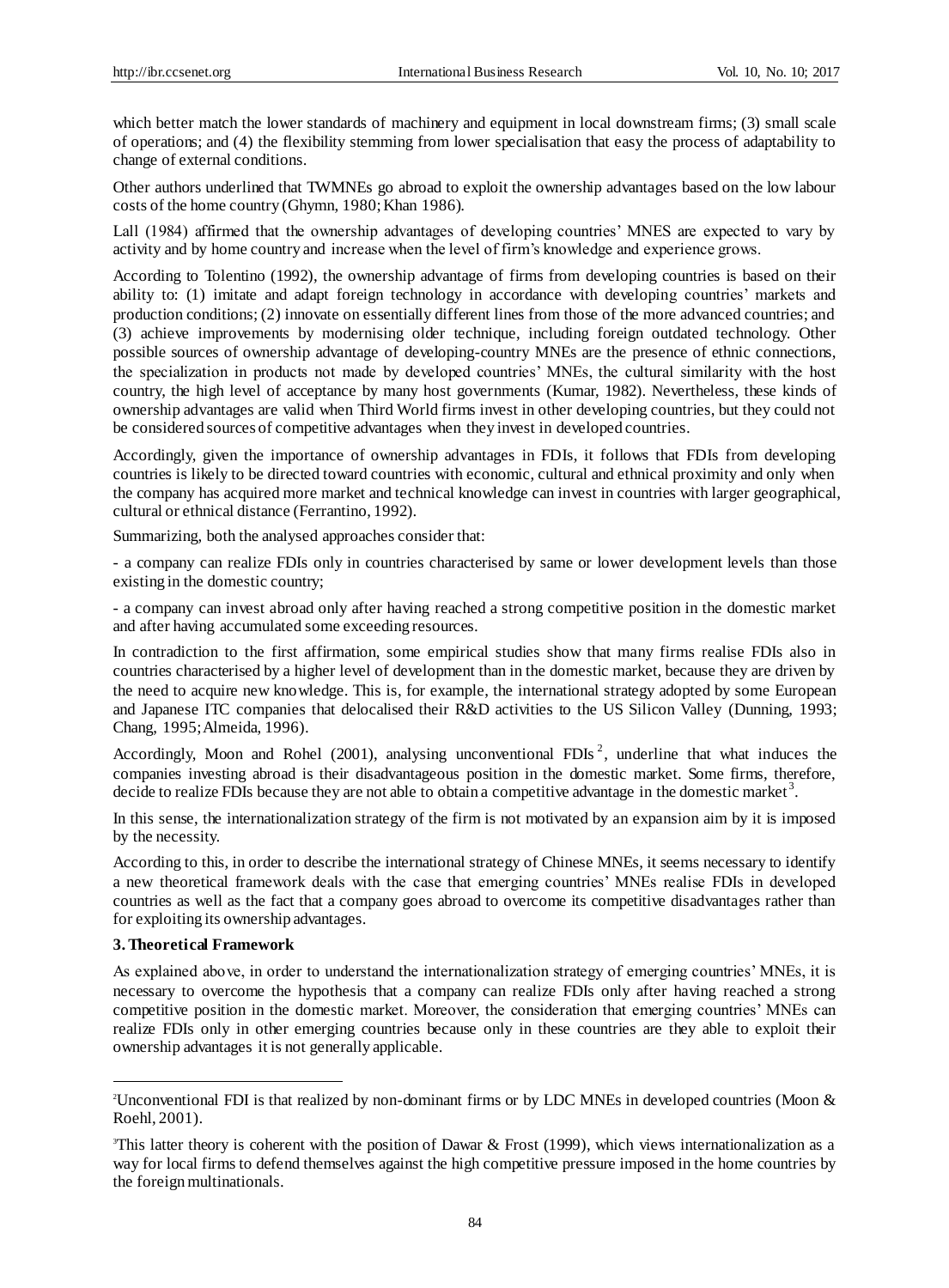According to these latter considerations, in order to analyse the motivations that induce Chinese MNEs to realize FDIs, two dimensions have been adopted:

- the level of a firm's competitiveness in the domestic market;
- the level of socio-economic development of the destination country.

## *The level of firm's competitiveness in the domestic market*

This dimension measures the firm's competitiveness in the domestic market in comparison to competitors. In other words, the level of competitiveness is high when the firm has already gained a strong competitive advantage and, consequently, it is leader in the domestic market; on the other hand, the level of competitiveness is low when the firm is not able to build a sustainable competitive advantage in comparison to that achieved by competitors.

This dimension is somewhat complex and can be evaluated by considering the interplay of three different aspects: the resources and competences owned by the firm, the characteristics of the industry, the firm's market share.

#### *The level of socio-economic development of the destination country*

This dimension synthesises the characteristics of the localization area and consequently identifies what kind of resources and competences the firm can obtain by realizing FDIs in a specific place. In particular, the level of socio-economic development is high in developed countries and, generally, in contexts characterised by the presence of qualified employees, innovative tradition, and knowledge intensive areas. On the other hand, the level of socio-economic development is low in under developed and developing countries and generally in contexts characterised only by low cost productive factors.

It is necessary to underline that the distinction between contexts with high and low socio-economic development levels only partially coincides with the OCSE classification of developed and developing countries. For example, traditionally India is considered a developing country, but there are some Indian regions –i.e. Bangalore- that are characterised by a high level of socio economic development.

Consequently, in order to evaluate the socio-economic development level of the destination country, the interplay of three sets of indicators has been taken into account: macroeconomic indicators – GNP, Foreign Debt, import/export rate -; technology development indicators – R&D expenses, number of graduates, number of high-tech companies-; infrastructural indicators – number of ports, airports, railways, roads per inhabitant, financial market capitalization rate -.

Adopting the explained dimensions, four kinds of determinants that can induce a company to realize FDIs in a specific country are shown in figure 1.



Level of firm's competitiveness in the domestic country

Figure 1. Theoretical framework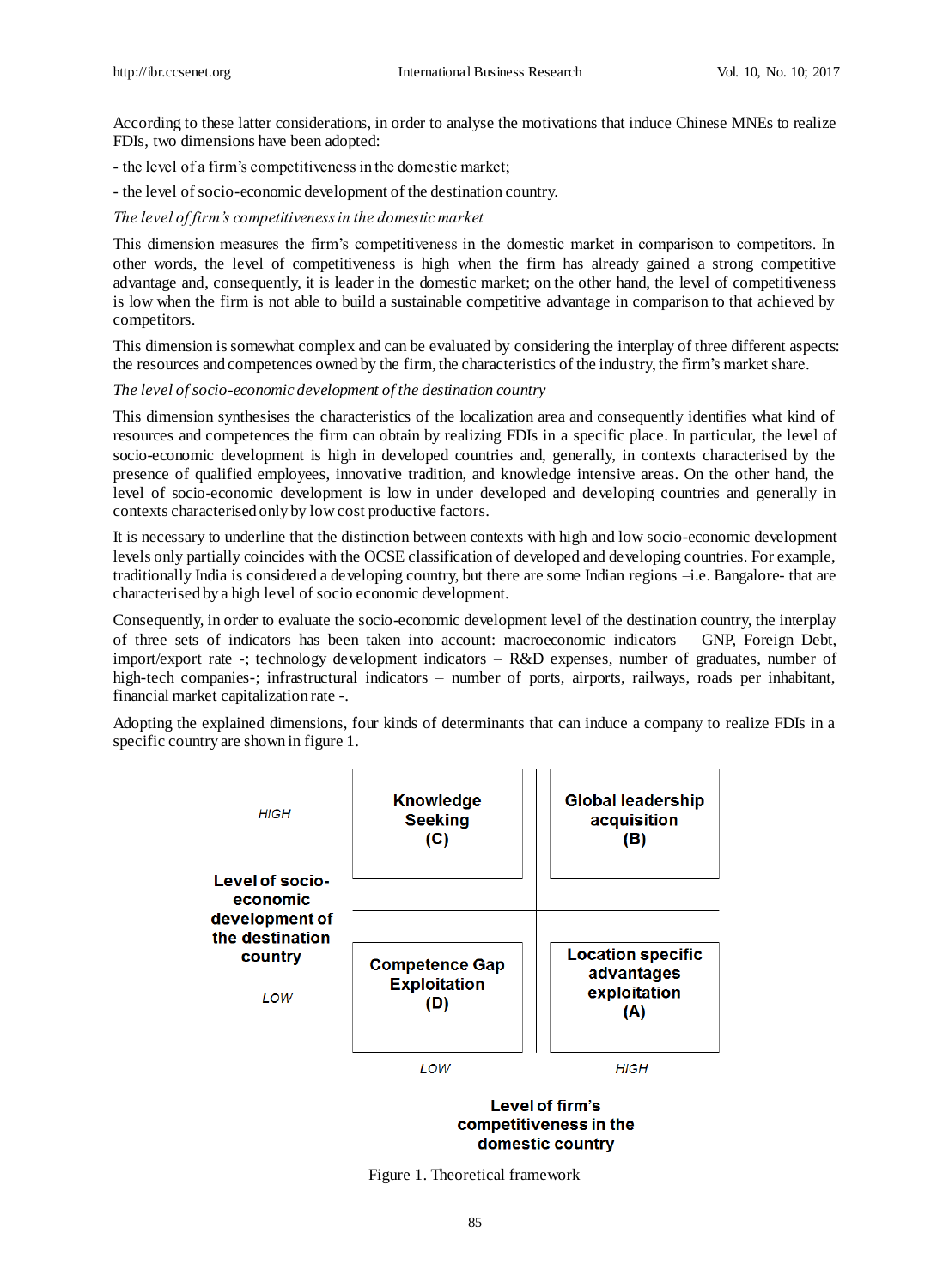**Quadrant A (Location Specific Advantages Exploitation)**: this quadrant could be used to classify the cases of the internationalization of large multinationals which, having built a sustainable competitive advantage in the domestic market, realize FDIs in developing countries so as to exploit the host countries' resources as a means of increasing their market share and acquiring low cost resources. This kind of determinant has been well explained by classical internationalization theories based on the analysis of expansion strategies adopted by large American Corporations.

**Quadrant B (Global Leadership Acquisition)**: this quadrant explains the case of companies which, having built a sustainable competitive advantage in the domestic market, leave their countries because they want to reinforce their global competitive position and to build a global advantage. Unlike the previous case, their growth strategy is aimed not to acquire low cost resources and to enlarge destination markets, but to acquire new technological and managerial knowledge. Consequently, they are attracted by countries with high socioeconomic development. These firms know that, despite having a strong competitive advantage in their domestic market, they need to acquire and to continually increase their knowledge to become global competitors. This is particularly true for firms that operate in innovative and high competitive industries and is illustrated by the internationalization strategies adopted by Japanese and European firms in the US (Kogut & Chang, 1991; Almeida, 1996.).

**Quadrant C (Knowledge Seeking)**: this quadrant explains the case of companies which, forced to go abroad by the high costs and competitive pressure of the home country, wish to improve their competitive position in the domestic market. Consequently, they decide to invest in countries characterised by high levels of socioeconomic development where they can acquire the strategic assets necessary to reinforce their competitive position in the home country. In this case, internationalization is a temporary solution, because the firms that adopt this strategy usually leave the foreign market after having acquired the necessary strategic assets in order to concentrate its resources in the home market.

**Quadrant D (Competence Gap Exploitation)**: explains the case of firms, often coming from emerging countries, which are forced to go abroad as a result of conditions in the home country. These companies, unlike those illustrated in quadrant C, decide to invest in countries characterised by a level of low socio- economic development because in these countries they are able to exploit their existing assets. In this case, internationalization is a defensive strategy, adopted by companies that cannot survive in the home country and which, instead of acquiring the necessary assets to compete in the home market, prefer to change the destination of their resources. In other words, these companies realize FDIs in countries characterised by low socio economic-development level because in these contexts they can exploit the positive competence gap over local competitors.

The proposed model has been interpreted in a dynamic way; in fact, a firm can change its strategy during the different phases of its life (a possible evolution is indicated in figure 1 with the arrows). For example, a company can start its international development process driven by a Knowledge Seeking motivation, then, having acquired the knowledge necessary to reinforce its position in the home market, can change its motivations and can decide to realize FDIs in a less developed country in order to exploit the location advantages.

## **4. Methodology**

In order to verify the validity of the proposed theoretical model to explain the determinants of international expansion of Chinese companies the study relies on a multiple-case study analysis (Yin, 1994; Eisenhardt, 1989; Gillham, 2000) and adopts a "synthetic strategy" for the analysis of process data.

Six cases of Chinese firms operating in the same industry - the telecommunications equipment industry – are analysed in order to eliminate all distortions determined by cross-industry differences.

*Research Setting*. The different cases were selected by adopting a well established criterion. First, the list of the China Top 100 Leading Domestic Electronics and IT Companies supplied by the Chinese Ministry of Information Industry is examined. Then, all the companies that are part of the Communications Equipment Industry (USSIC 366 and NACE 3230) and are wholly Chinese (I did not consider WFOEs and Sino-foreign Joint Ventures) are selected. Analysing the remaining companies, only those firms that have at least one subsidiary in a foreign country or have created an international equity alliance with a foreign firm are selected.

*Data Collection*. The data were collected, according to the multiple cases study approach (Yin, 1994), using different sources (company reports; articles; local newspapers; research database; company websites).

*Data Analysis*. According to the multiple cases approach, the single cases were closely analysed. In particular, the international activities of each firm are analysed by adopting a chronological criterion (starting from the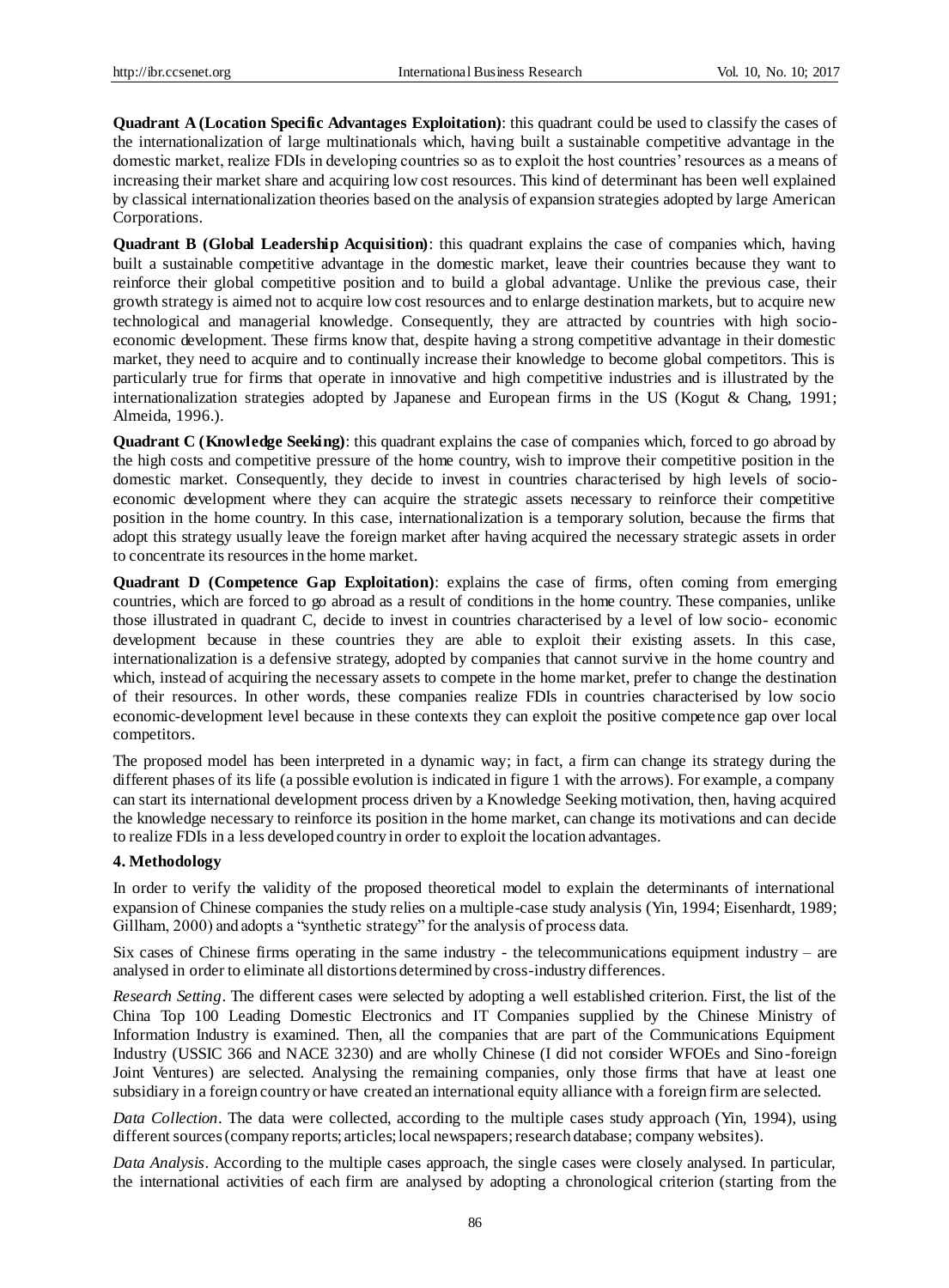firm's foundation until the last year). Then for every firm the level of competitiveness in the domestic market and the level of socio-economic development of the destination country is examined.

Finally, adopting a comparative logic close to the one described by Eisenhardt (1989) comparative tables are built to identify discriminating variables in order to identify the determinants of international expansion of the analysed companies.

#### **5. Empirical Evidence: The International Strategy of Chinese Communications Equipment Manufacturers**

The communications equipment industry is characterized by firms that offer technological and physical solutions (LAN and WAN systems, routers, telephones, switchboards and exchanges) to telecommunication companies operating both in the fixed, mobile and internet communication segments.

China's telecom-equipment market is one of the fastest growing and most competitive in the world. In fact, China's telecommunication infrastructure has experienced extraordinary progress over the last two decades as the government has given great priority to strengthen it to meet the accelerated growth in demand for telecom services.

During 2007 the Chinese communications equipment market generated total revenues of \$27.9 billion, representing a compound annual growth rate (CAGR) of 4.5% for the period spanning 2003-2007.

The sales of telephony and terminals proved the most lucrative for the Chinese communications equipment market in 2007, generating total revenues of \$24 billion, equivalent to 86.3% of the market's overall value.

Analysing the competitive landscape, the threat of new entrants into the communications equipment market is moderate. A high level of product differentiation combined with high fixed costs of manufacturing facilities present significant entry barriers for new players.

On the other hand, the increasing need for wired, and even greater, for wireless communication equipment and at the same time the lack of a substitute for this kind of equipment makes the threat of substitutes to the communications equipment market almost not existent.

The typical supplier of the components needed by players is usually large international companies. Electrical components are the key raw materials for the manufacture of communications equipment and the quality of these raw materials is a key issue and often players are inclined to buy more expensive products but of better quality or with a better/longer guarantee for the component This reduces supplier power. Additionally, owing to the lack of product diversification, switching costs are small and usually involve only the time needed for the switching process. Vertical integration between electrical component manufacturers and the player is uncommon, with the exception of large technology companies such as Motorola. Overall, suppliers' power with respect to the networking of equipment manufacturing is moderate.

The increasing commoditisation of communications equipment, however, indicates an increase in buyers' power, although the level of diversification of equipment is very high. Furthermore, the fast-growing markets of China, Indonesia or Vietnam increase the number of end – users and decrease even more buyers' power. The potential of vertical backwards and forward integration in that market is not very likely especially as the buyers are end-users of the equipment. Overall, buyers'power within the communications equipment market is moderate.

Analysing the direct competitors, larger players within the industry are multinational players such as Cisco, Lucent Technologies Inc, Nokia or Motorola, amongst which there is fierce competition despite a high degree of product differentiation. In fact, echoing market growth, most of the global sector leaders started their operations in China in the 1980s and 1990s: Cisco, Ericsson, Lucent Technologies, Motorola, Nokia, Nortel Networks, and Siemens.

The presence of MNCs has facilitated the building of China's telecommunications infrastructure; however, it has posed great challenges for domestic firms as well. In the 1980s, China relied on 100% of its acquisition of telecommunication equipment through imports.

Despite the challenges, domestic firms have advanced rapidly. The initial growth of Chinese equipment vendors was nurtured by a vast domestic market and the Chinese government's support for technology development, but Chinese vendors have increasingly been seeking expansion overseas, in part because China's telecom capital spending turned stagnant and pricing pressure mounted. Propelled by their lower manufacturing costs and by increasing investments in innovation, Chinese telecom equipment vendors have achieved leading positions in some product segments worldwide. On the other hand, the increasing competitive pressure of foreign multinationals and the convergence of fixed-line and wireless businesses in the telecom industry (large scale production necessity) led to a wave of mergers between local producers.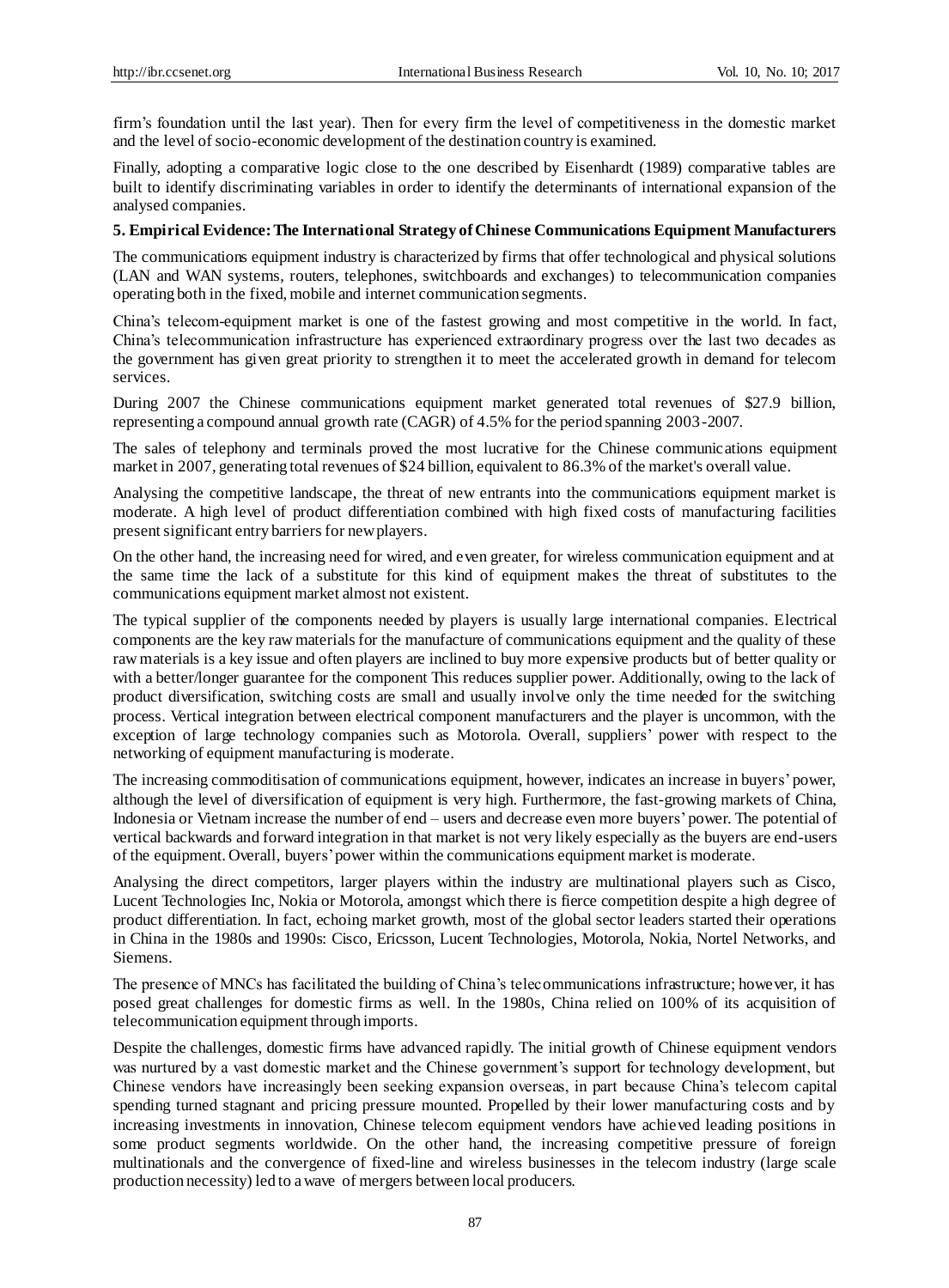To sum up, the Chinese communication equipment market is characterized by the high competitive pressure exercised by international multinationals, by the increasing concentration of the local operators and by continuing technological innovations. However, the Chinese market presents a high growth potential as a result of increasing demand of telecommunication services. These particular conditions could induce local firms to adopt the international strategy as a defensive solution. This strategy is aimed either at acquiring the knowledge necessary for obtaining a competitive advantage in internal markets or at concentrating resources in foreign markets characterized by a lower competitive pressure.

In order to examine in a specific way the determinants of international expansion of Chinese Telecommunication Equipment manufactures the cases of six Chinese Telecommunication Equipment manufacturers are analysed: Huawei Technologies Co. Ltd, Zhongxing Telecommunication Equipment (ZTE) Co. Ltd, Datang Telecom Technology Co. Ltd, Panda Electronics Group Co. Ltd, Putian Communication Group Co. Ltd, TCL Communication Equipment Co. Ltd (the characteristics of analysed companies are summarised in table1)

|                                   | Huawei<br><b>Technolo</b><br>gies<br>Co.Ldt                                            | <b>Zhongxing</b><br>Telecommuni<br>cation<br><b>Equipment</b><br>$(ZTE)$ Co.<br>Ldt | <b>Datang</b><br><b>Telecom</b><br><b>Technolo</b><br>gy Co.<br>Ldt | Panda<br>Electron<br>ics<br>Group<br>Co. Ldt | Putian<br>Communicat<br>ion Group<br>Co. Ldt | TCL<br>Communicat<br>ion<br>Equipment<br>Co. Ldt |
|-----------------------------------|----------------------------------------------------------------------------------------|-------------------------------------------------------------------------------------|---------------------------------------------------------------------|----------------------------------------------|----------------------------------------------|--------------------------------------------------|
| Corporate<br>Localization         | Shenzhen                                                                               | Shenzhen                                                                            | Hangzhou                                                            | Nanjing                                      | Bejiing                                      | Heizhou                                          |
| Ownership                         | Private                                                                                | Pubblic Company                                                                     | Partially state<br>owned                                            | Pubblic<br>Company                           | Private                                      | Partially<br><b>State</b><br>owned               |
| of<br>N.<br>employees             | 26530                                                                                  | 39266                                                                               | 3009                                                                | 1999                                         | 2742                                         | n.d.                                             |
| Operative<br>Revenue (mil<br>USD) | 5980                                                                                   | 3045                                                                                | 275                                                                 | 11,9                                         | 185                                          | 1071                                             |
| Fdi<br>Localization               | India<br>(Bangalor<br>e), Russia,<br>Sweden<br>UK.<br>Malesya,<br>Africa,<br>Indonesia | Usa.<br>Sweden., Korea,<br>Russia,<br>Brasile,<br>Etiopia                           | Iran,<br>South<br>Asia.<br>Latin<br>America,                        | Usa                                          | Usa                                          | France                                           |

Table 1. Main characteristics of selected companies

Firstly, the companies' competitive position in the domestic market is examined. Prior to 2004, foreign multinationals held the leadership in the Chinese market, in particular, Cisco System and Alcatel Lucent were leaders in fixed network segment and Motorola, Nokia and Ericsson were leaders in the mobile segment.

Thus, all the analysed companies showed a low level of competitiveness in the domestic market. The conditions changed after 2004, when two of the analysed companies, Huawei and ZTE, increased their market shares to become leaders, respectively, in the fixed and mobile segment.

Then international activities of the single firms by adopting a chronological criterion (starting from the firm's foundation) are analysed. The phases of international expansion of the companies are summarised in table 2.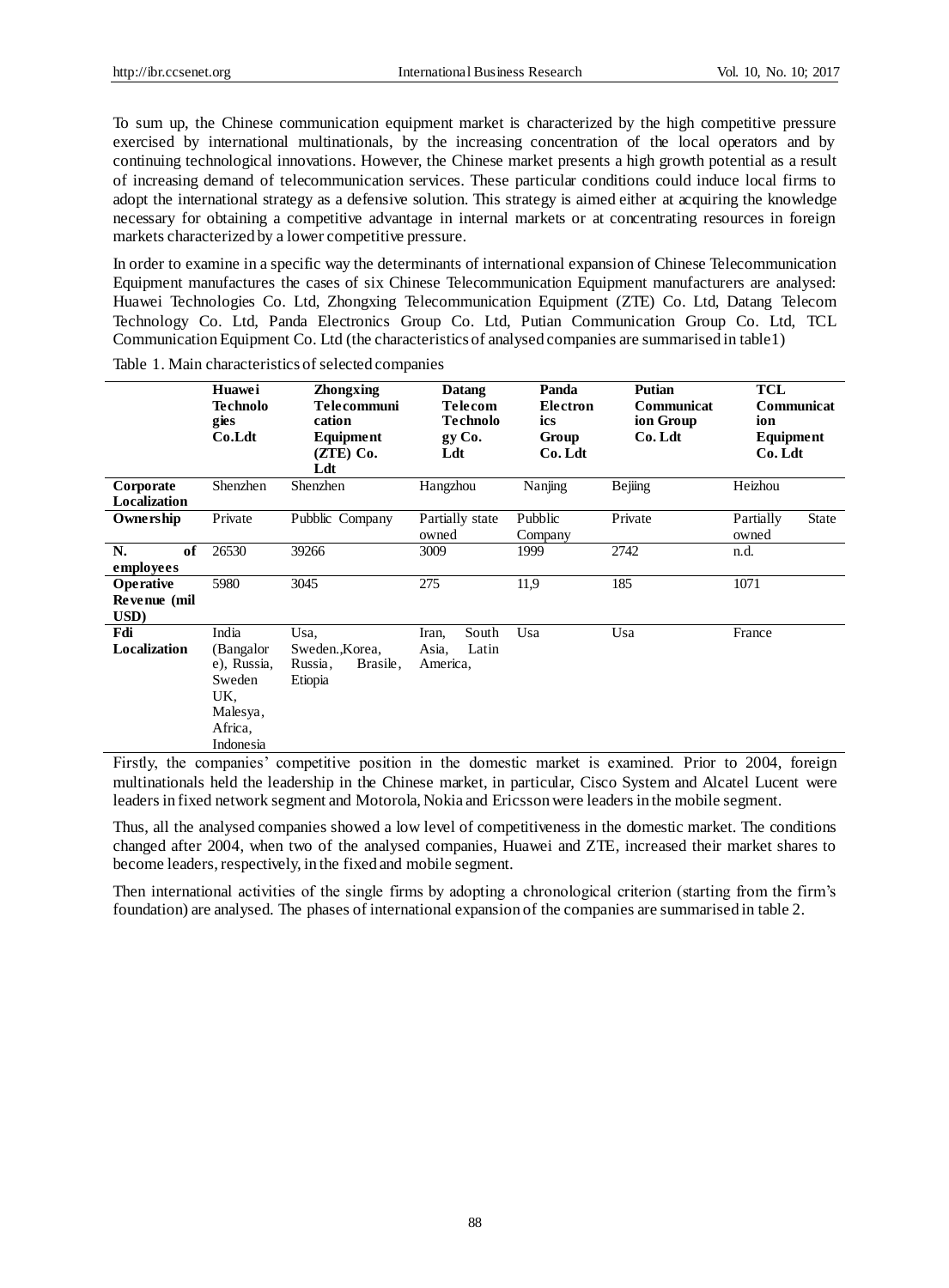| Huawei                  | <b>Zhongxing</b>          | Datang                | Panda                         | Putian                     | <b>TCL</b>              |
|-------------------------|---------------------------|-----------------------|-------------------------------|----------------------------|-------------------------|
| <b>Technologies</b>     | Telecommunicatio          | <b>Telecom</b>        | <b>Electronics</b>            | Communicatio               | Communication           |
| Co.Ldt                  | n Equipment               | <b>Technology</b>     | Group Co.                     | n Group Co.                | <b>Equipment</b><br>Co. |
|                         | (ZTE) Co. Ldt             | Co. Ldt               | Ldt                           | Ldt                        | Ldt                     |
| 1988- Foundation        | 1993                      | 1957                  | 1996                          | 1980                       | 1985                    |
|                         | Foundation                | Foundation            | Foundation                    | Foundation                 | Foundation              |
| 1990-1997               | 1993-2000                 | 1998-2004             |                               |                            |                         |
| R&D<br>Opens            | No investments in the     | R&D<br>Opens          | R&D<br>Opens                  | Realizes about 40          | No investments in       |
| Centres in China        | local market              | centres in China;     | centres in China;             | joint venture with         | the local market        |
| with<br>Alliances       |                           | alliances<br>Realizes | Realizes alliances            | foreign companies          |                         |
| foreign companies       |                           | with<br>foreign       | with<br>foreign               | in China                   |                         |
| in China                |                           | companies in China    | companies<br>in               |                            |                         |
|                         |                           |                       | China                         |                            |                         |
| 2000-2003               | 2000-2004                 | 2004                  | 2001                          | 2002                       | 2005                    |
| <b>Starts</b>           | <b>Starts</b>             | <b>Starts</b>         | <b>Starts</b>                 | <b>Stars</b>               | <b>Starts</b>           |
| Internationalization:   | Internationalization:     | Internationalization  | Internationalizatio           | Internationalization:      | Internationalization    |
| opens R&D centres       | R&D<br>opens<br>three     | : realizes Fdi in     | $\therefore$<br>n<br>Strategy | R&D<br>opens<br>an         | : creates a JV in       |
| India<br>in             | centres in Usa; one       | Iran<br>and<br>Latin  | realizes an R&D               | centre in the Silicon      | France<br>with          |
| (Bangalore),            | centrs in Korea and one   | America               | JV in Usa and a               | Valley (USA)               | Alcatel. After nine     |
| Sweden<br>Russia.       | in Sweden                 |                       | marketing centre              | Acquires a minority        | months acquires the     |
| (Stockholm);            |                           |                       | in Los Angeles                | stake in Interwave         | total ity of the        |
| establishes a foreign   |                           |                       |                               | Communication              | venture shares.         |
| JV with Marconi in      |                           |                       |                               | International<br>(US       |                         |
| GB.                     |                           |                       |                               | wireless technology        |                         |
|                         |                           |                       |                               | equipment<br>manufacturer) |                         |
| 2003                    | 2000                      |                       |                               |                            |                         |
| Re inforces<br>the      | Becomes leader in the     |                       |                               |                            |                         |
| competitive             | local market launching    |                       |                               |                            |                         |
| position in the local   | the first mobile phone    |                       |                               |                            |                         |
| and<br>market           | with SIM card in China    |                       |                               |                            |                         |
| becomes<br>industry     |                           |                       |                               |                            |                         |
| leader                  |                           |                       |                               |                            |                         |
| 2004                    | 2004-2006                 |                       |                               |                            |                         |
| Starts<br>the second    | Starts the second phase   |                       |                               |                            |                         |
| phase<br>of             | of internationalization:  |                       |                               |                            |                         |
| internationalization:   | opens<br>productive       |                       |                               |                            |                         |
| signs<br>agreements     | centres in                |                       |                               |                            |                         |
| with<br>the<br>most     | Russia, Brasile, Etiopia  |                       |                               |                            |                         |
| <b>TLC</b><br>important |                           |                       |                               |                            |                         |
| companies<br>in         |                           |                       |                               |                            |                         |
| Kenya,<br>Nigeria,      |                           |                       |                               |                            |                         |
| Zimbawe<br>2006         | 2006                      |                       |                               |                            |                         |
| Realizes<br>Fdi<br>in   | Acquires<br>majority<br>a |                       |                               |                            |                         |
| Morocco,<br>Egypt       | stake<br>$(80\%)$<br>in   |                       |                               |                            |                         |
| and Ivory Cost          | Nationale<br>Compania     |                       |                               |                            |                         |
| Acquires a minority     | Posta<br>Rumena           |                       |                               |                            |                         |
| stake<br>in             | (Romania)                 |                       |                               |                            |                         |
| Intercellular Nigeria   | Acquires a<br>majority    |                       |                               |                            |                         |
| Ltd (mobile TLC         | stake (51%) in PT         |                       |                               |                            |                         |
| operator)               | Wireless Indonesia        |                       |                               |                            |                         |
|                         | 2010                      |                       |                               |                            |                         |
|                         | Realization<br>of         |                       |                               |                            |                         |
|                         | commercial<br>FDI<br>in   |                       |                               |                            |                         |
|                         | Europe and USA            |                       |                               |                            |                         |

## Table 2. The phases of international expansion of Chinese Telecommunication Equipment Manufacturers

The analysis of companies' internationalization reveals that these firms often realize FDIs, through the acquisition of the existing firms or the realization of joint ventures with foreign multinationals, into countries characterized by a high socio-economic development level as these countries have an industrial tradition in the communications equipment industry.

Adopting the proposed theoretical model it is evident that the majority of the firms are localized in the knowledge seeking quadrant. In fact, starting from a low level of competitiveness in the Chinese Telecommunication Equipment market, these firms realize FDIs in countries characterized by a high socio-economic development level in order to acquire the strategic assets necessary to reinforce their competitive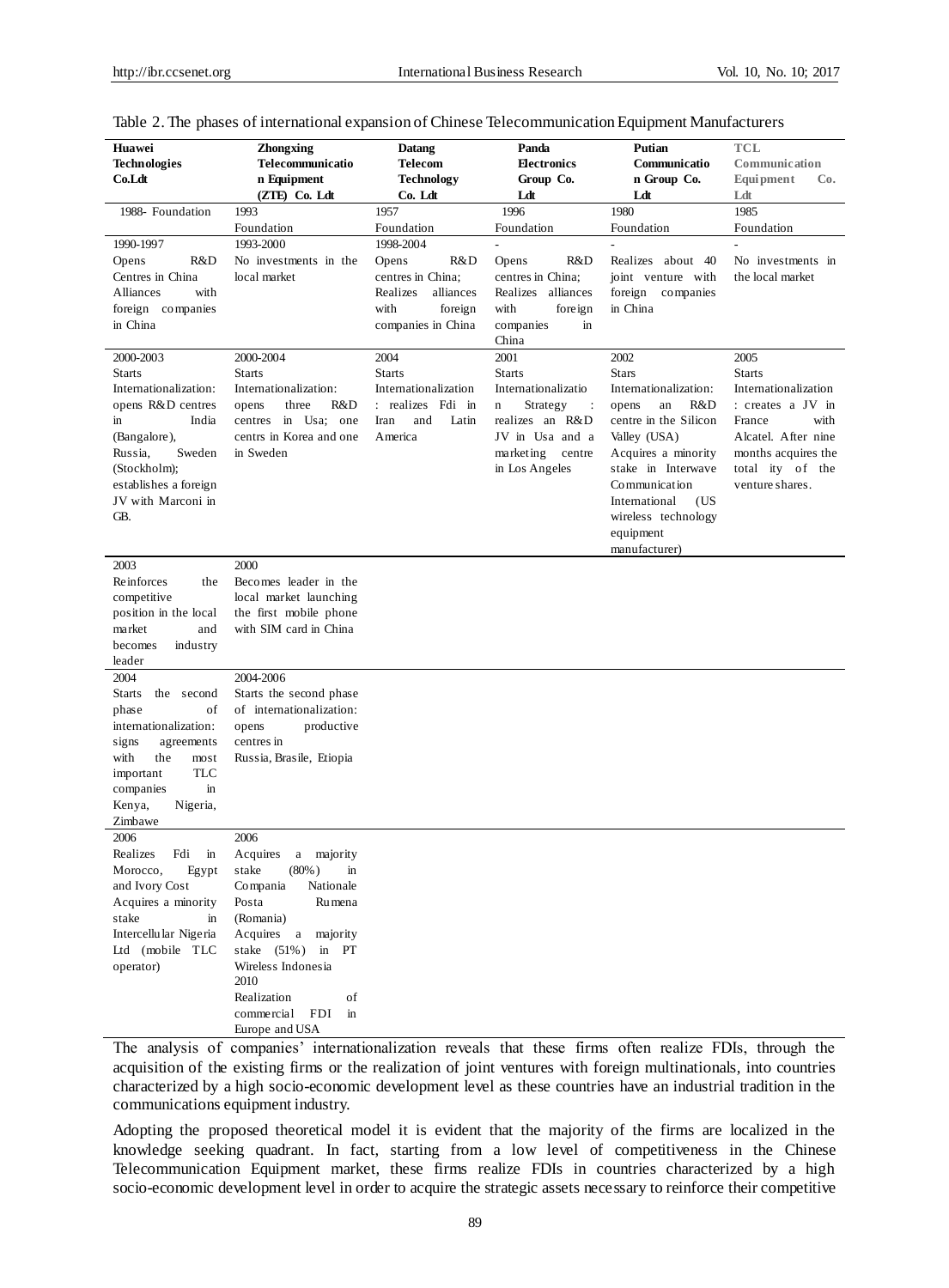position in the home country.

Only Datang adopts a different strategy because it realizes FDIs in countries characterized by a low socio-economic development level in order to exploit its positive competence gap over local competitors.



Figure 2. The determinants of international expansion of Chinese Telecommunication Equipment Manufactures

Examining the international expansion of the six multinationals in a dynamic way, two companies, Huawei and ZTE, appear to be implementing changes in their international strategy. In fact, having acquired the knowledge necessary to become leaders in the domestic market through the realization of FDIs in developed countries, they have invested in other emerging countries, where they have exploited the location specific advantages and increase their international market share. Huawei in more recent years has changed again its strategy investing in advanced countries to explore its competitive advantage in Western Countries and becomes global leader.



Level of firm's competitiveness in the domestic country

Figure 3. The determinants of international expansion of Chinese Telecommunication Equipment Manufactures in a dynamic perspective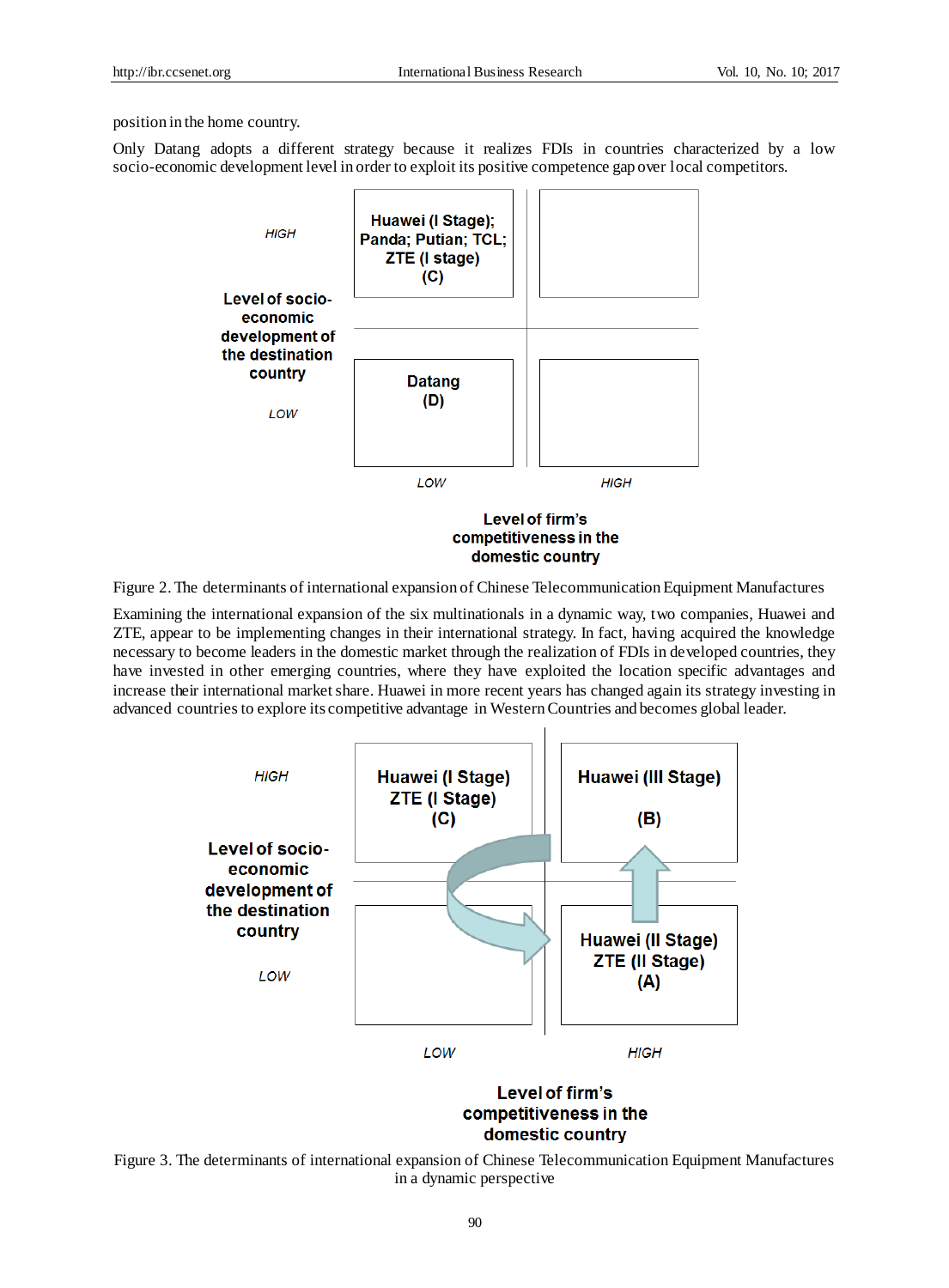### **6. Conclusions**

Over the past two decades, Chinese multinationals have made a huge amount of foreign direct investments abroad, making China the largest outward investor among the top ten emerging countries. Chinese multinationals are present also in the top 500 Fortune companies. The peculiarities of Chinese investments are that they are directed both towards other developing countries and towards advanced economies and that they regard both lower-end industries and higher-value adding activities.

Nevertheless, the remarkable expansion of Chinese companies cannot be explained by adopting the traditional internationalization theories based on the concept of ownership advantage. Accordingly, having shown that the existing literature is not equipped to explain the internationalization of Chinese companies, four different determinants that induce Chinese MNEs to make FDIs abroad are identified- knowledge seeking, competence gap exploitation, location specific advantage exploitation and global leadership acquisition. The application of this theoretical model for the analysis of the internationalization process of six Chinese Telecommunication Equipment Manufactures shows that, in the first stage of their internationalization process, many companies' primary aim is to survive. Consequently, they invest in specific countries where they can acquire the strategic assets necessary to win the competitive battle in the home market. Moreover, some of the analyzed companies, having acquired the knowledge necessary to become leaders in the domestic market through the realization of FDIs in developed countries, begin to internationalize in other emerging countries to increase their size and efficiency.

In conclusion, what seems to induce the Chinese MNEs to realize FDIs is the necessity to acquire the strategic assets useful to reinforce their competitive position in the domestic market. However, this motivation seems to be only a transition phase of their international development, because many companies that have started this strategy in the few years have reached a strong position of global leadership.

These conclusions should be considered as a starting point for future research aimed at providing a complete picture of all the factors that may influence the international strategy of Chinese multinationals.

### **References**

- Almeida, P. **(**1996). Knowledge sourcing by foreign multinationals: patent citation analysis in the U.S. semi-conductor industry. *Strategic Management Journal, 17*(Winter), 155-165. https://doi.org/10.1002/smj.4250171113
- Andersen, O. (1993). On the internationalization process of firms: A critical analysis. *Journal of International Business Studies*, *24*(2), 209-232. https://doi.org/10.1057/palgrave.jibs.8490230
- Buckley, P. J., & Casson, M. (1976). *The Future of the Multinational Enterprise.* London: Macmillan. https://doi.org/10.1007/978-1-349-02899-3
- Caves, R. E. (1971). International Corporations: The Industrial Economics of Foreign Investment. *Economica (New series), 38,* 1-27. https://doi.org/10.2307/2551748
- Cavusgil, S. T. (1980). On the internationalization process of firms. *European Research*, *8(November),* 273-281.
- Chandler, A. D. (1977). *The Visible Hand: The Managerial Revolution in American Business*. Cambridge Mass: Belknap Press of Harvard University.
- Chang, S. J. (1995). International Expansion Strategy of Japanese Firms: Capability Building through Sequential Entry. *Academy of Management Journal*, *38,* 383-407. https://doi.org/10.2307/256685
- Child, J., & Rodrigues, S. B. (2005). The internationalisation of Chinese firms: a case for theoretical extensions? *Management and Organization Review*, *1*(3), 381-410. https://doi.org/10.1111/j.1740-8784.2005.0020a.x
- Coase, R. H. (1937). The nature of the Firm. *Economica*, *4,* 386-405. https://doi.org/10.1111/j.1468-0335.1937.tb00002.x
- Dawar, N., & Frost, T. (1999), Competing with Giants. Survival strategies for local companies in emerging markets, *Harvard Business Review*, *March-April 1999,* 119-129.
- Deng P. (2004). Outward investment by Chinese MNCs: Motivations and implications. *Business Horizons*, *47,*  8-16. https://doi.org/10.1016/S0007-6813(04)00023-0
- Du Y. (2003). *A challenge to traditional stages models of internationalisation. An empirical research on a Chinese company's successful internationalizing processes*, paper presented at EAMSA 20th Annual Conference, 2003, Stockholm University School of Business.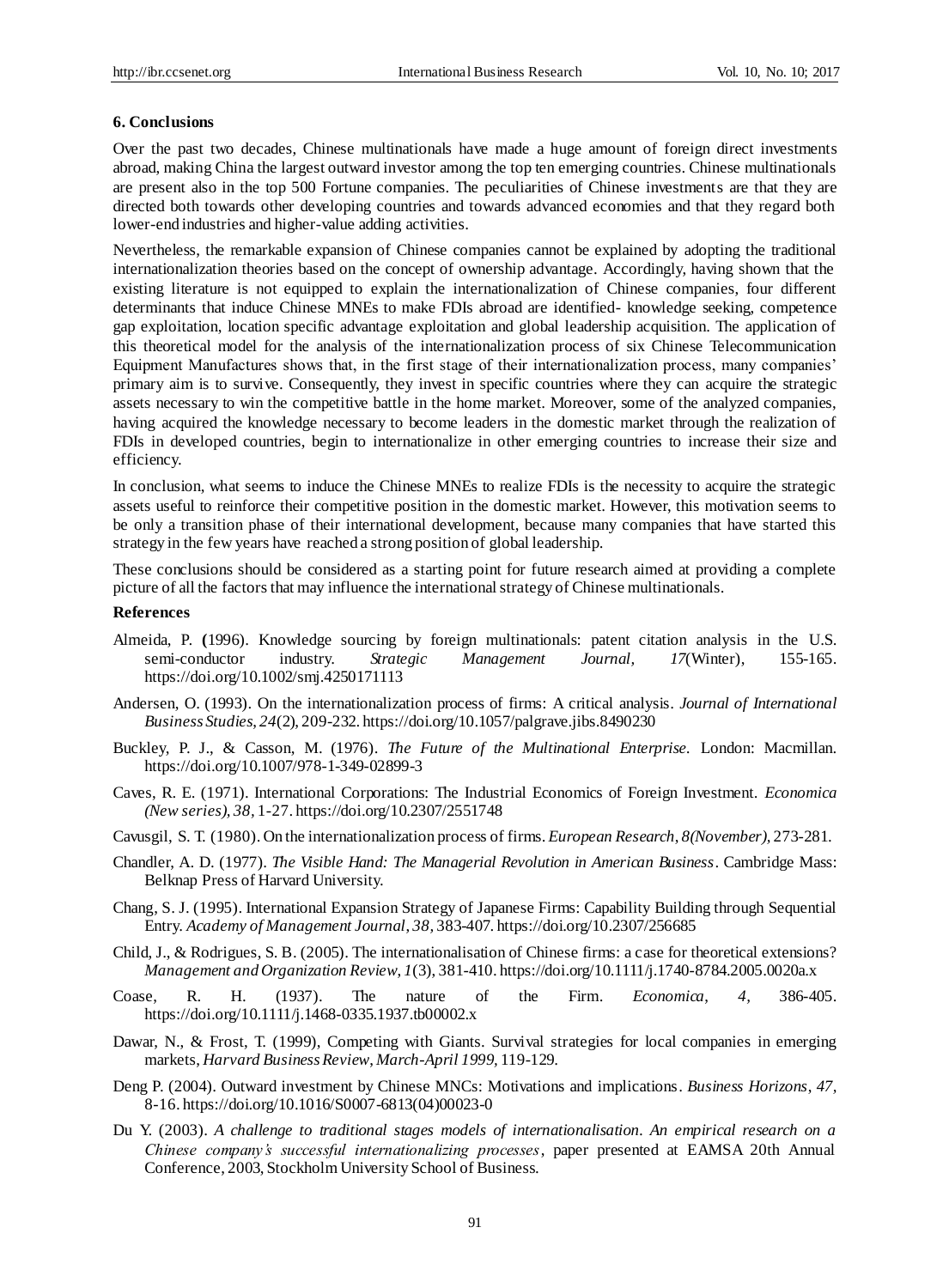Dunning, J. H. (1988). *Multinationals, Technology and Competitiveness. London*: Allen and Unwin.

- Dunning, J. H. (1993). *Multinational enterprises and global economy*, Wokingham, UK: Addison-Wesley.
- Dunning, J. H. (1998). Location and the Multinational Enterprise: A Neglected Factor?, *Journal of International Business*, *29*(1), 45-66. https://doi.org/10.1057/palgrave.jibs.8490024
- Eisenhardt, K. M. (1989). Building Theories from Case Study Research. *Academy of Management Review, 14*(4), 532-550.
- Erramilli, M. K., Agarwal, S., & Seong-Soo, K. (1997). Are Firm-Specific Advantage Location Specific Too? *Journal of International Business Studies*, *28*(4), 735-757. https://doi.org/10.1057/palgrave.jibs.8490117
- Ferrantino, M. J. (1992). Transaction costs and the expansion of Third-World Multinationals. *Economics Letters*, *38*(4). https://doi.org/10.1016/0165-1765(92)90033-U
- Ghymn, K. I. (1980). Multinationals enterprises from the Third World. *Journal of International Business Studies*, *11*(2), 118-122. https://doi.org/10.1057/palgrave.jibs.8490870
- Gillham, B. (2000).*Case Study Research Methods*, New York: Continuum.
- Hennart, J. E. (1982). *A theory of multinational enterprise*, Ann Arbor: Michigan University Press.
- Hong, E., & Sun, L. (2004). *Go Overseas via Direct Investment: Internationalisation Strategy of Chinese Corporations in a Comparative Prism*, from www.cefims.ac.uk/cgi-bin/research.cgi?id=28 - 15k
- Hymer, S. H. (1976). *The International Operations of National Firms: A Study of Direct Foreign Investment*s. Cambridge, Mass: MIT Press (Ph.D thesis 1960).
- Johanson, J., & Vahlne, J. E. (1977). The internationalization process of the firm—a model of knowledge development and increasing market commitments, *Journal of International Business Studies*, *8* (Spring/Summer), 23-32. https://doi.org/10.1057/palgrave.jibs.8490676
- Khan, K. M. (1986), Multinationals from the South: emergence, patterns and issues, in Khan K.M. (1986), *Multinationals of the South. New York*, St Martin's Press.
- Knickerbocker, F. T. (1973)*. Oligopolistic Reaction and Multinational Enterprises,* Cambridge Mass:Harvard University Press.
- Kogut, B., & Chang, S. J. (1991), Technological capabilities and Japanese foreign investments in the United States. *Review of Economics and Statistics*, *73*(3), 401-413. https://doi.org/10.2307/2109564
- Kumar, K. (1982), Third World Multinationals: A Growing Force in International Relations. *International Studies Quarterly*, *26*(3), 397-424. https://doi.org/10.2307/2600427
- Lall, S. (1984). *The New Multinationals*: *the Spread of Third World Enterprises*, New York: Wiley.
- Lecraw, D. J. (1977), Direct Investment by Firms from Less Developed Countries. *Oxford Economic Papers*, *29,*  442-457. https://doi.org/10.1093/oxfordjournals.oep.a041380
- Lecraw, D. J. (1993). Outward Direct Investment by Indonesian Firms: Motivation and Effects. *Journal of International Business Studies*, *24*(3), 589-600. https://doi.org/10.1057/palgrave.jibs.8490247
- Liu, H., & Li, K. (2002). Strategic implications of emerging Chinese multinationals: the Haier case study. *European Management Journal*, *20*(6), 699-706. https://doi.org/10.1016/S0263-2373(02)00119-6
- McManus, J. C. (1972). The Theory of the International Firm In G. Paquet (ed)*The Multinational Firm and the Nation State*. Toronto: Collier-Macmillan.
- Moon, H. C., & Roehl, T. W. (2001). Unconventional foreign direct investment and the imbalance theory, *International Business Review*, *10.* https://doi.org/10.1016/S0969-5931(00)00046-9
- Penrose, E. T. (1959). *The theory of the growth of the firm*, New York: Wiley.
- Redding S. G. (1995). Overseas Chinese networks: understanding the enigma. *Long Range Planning*, *28*(1), 61-69. https://doi.org/10.1016/0024-6301(94)00071-C
- Reid, S. D. (1981). The decision-maker and export entry and expansion. *Journal of International Business Studies*, *12Fall,* 101-112. https://doi.org/10.1057/palgrave.jibs.8490581
- Rugman, A. M. (1981). *Inside the Multinationals: The Economics of Internal Markets*, New York: Columbia University Press.
- Rugman, A. M. (1982). New theories of the multinational enterprise. New York: St. Martin's Press.